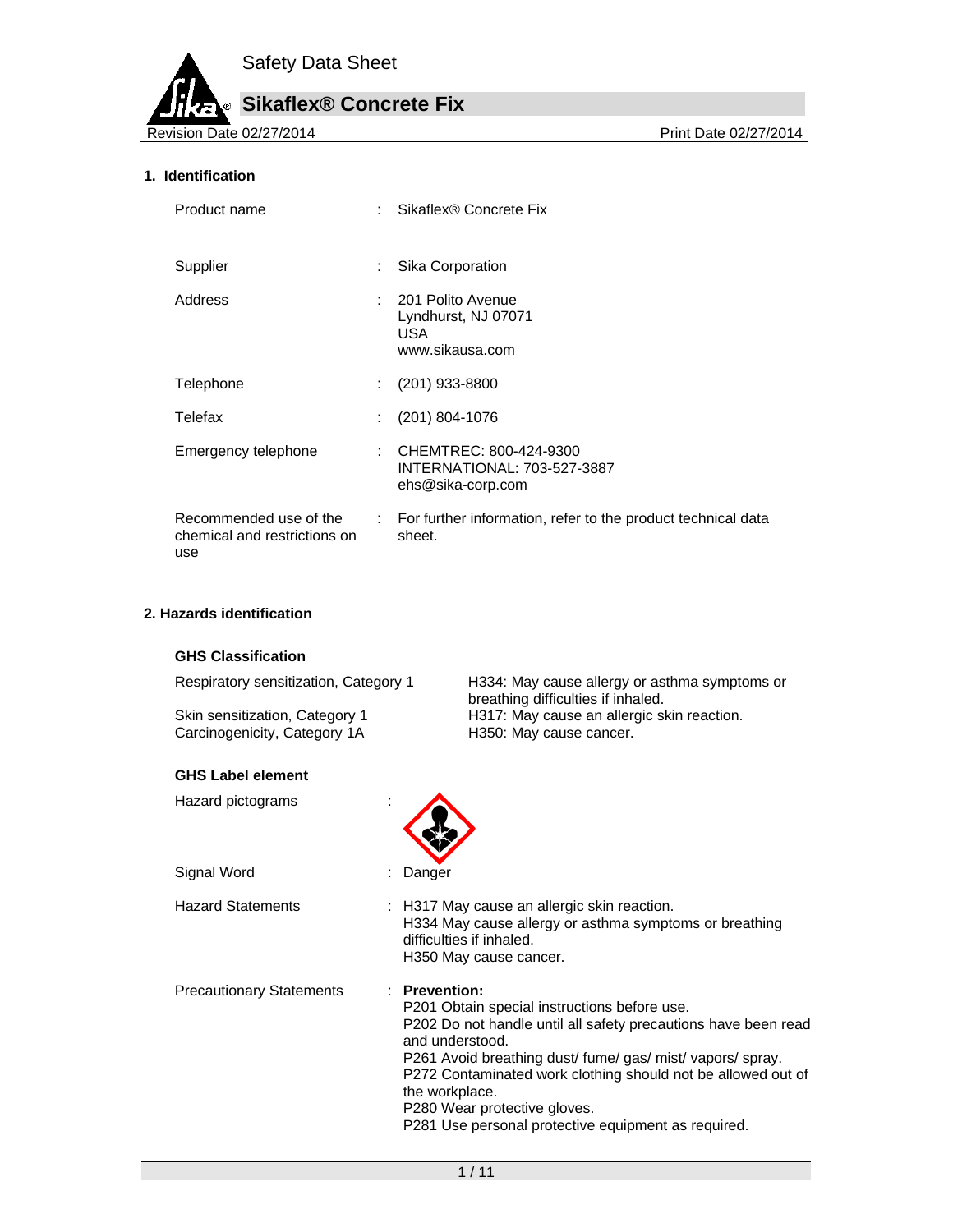

| P285 In case of inadequate ventilation wear respiratory<br>protection.                                                                                                                                       |
|--------------------------------------------------------------------------------------------------------------------------------------------------------------------------------------------------------------|
| Response:                                                                                                                                                                                                    |
| P302 + P352 IF ON SKIN: Wash with plenty of soap and water.<br>P304 + P341 IF INHALED: If breathing is difficult, remove<br>victim to fresh air and keep at rest in a position comfortable for<br>breathing. |
| P308 + P313 IF exposed or concerned: Get medical advice/<br>attention.                                                                                                                                       |
| P333 + P313 If skin irritation or rash occurs: Get medical<br>advice/attention.                                                                                                                              |
| P363 Wash contaminated clothing before reuse.                                                                                                                                                                |
| Storage:<br>P405 Store locked up.<br>Disposal:<br>P501 Dispose of contents/ container to an approved waste<br>disposal plant.                                                                                |
|                                                                                                                                                                                                              |

Warning **Example 20 Starts 1 and 20 Starts 1 and 2** : Reports have associated repeated and prolonged exposure to some of the chemicals in this product with permanent brain,liver, kidney and nervous system damage. Intentional misuse by deliberate concentration and inhalation of vapors may be harmful or fatal.

\*\* See section 11 for more detailed information on health effects and symptoms.

\*\* There are no hazards not otherwise classified that have been identified during the classification process.

\*\* There are no ingredients with unknown acute toxicity used in a mixture at a concentration >= 1%.

#### **3. Composition/information on ingredients**

#### **Hazardous ingredients**

| <b>Chemical Name</b>                | CAS-No.        | Concentration (%) |
|-------------------------------------|----------------|-------------------|
| titanium dioxide                    | 13463-67-7     | $>= 2 - 5\%$      |
| xylene                              | 1330-20-7      | $>= 2 - 5%$       |
| ethylbenzene                        | $100 - 41 - 4$ | $>= 0 - 1\%$      |
| Quartz (SiO2)                       | 14808-60-7     | $>= 0 - 1\%$      |
| aromatic polyisocyanate             | 53317-61-6     | $>= 0 - 1\%$      |
| Carbon black                        | 1333-86-4      | $>= 0 - 1\%$      |
| 4,4'-methylenediphenyl diisocyanate | 101-68-8       | $>= 0 - 1\%$      |

There are no additional ingredients present which, within the current knowledge of the supplier and in the concentrations applicable, are classified as hazardous to health or the environment and hence require reporting in this section.

#### **4. First aid measures**

| If inhaled              | : Move to fresh air.<br>Consult a physician after significant exposure.                                                                      |
|-------------------------|----------------------------------------------------------------------------------------------------------------------------------------------|
| In case of skin contact | : Take off contaminated clothing and shoes immediately.<br>Wash off with soap and plenty of water.<br>If symptoms persist, call a physician. |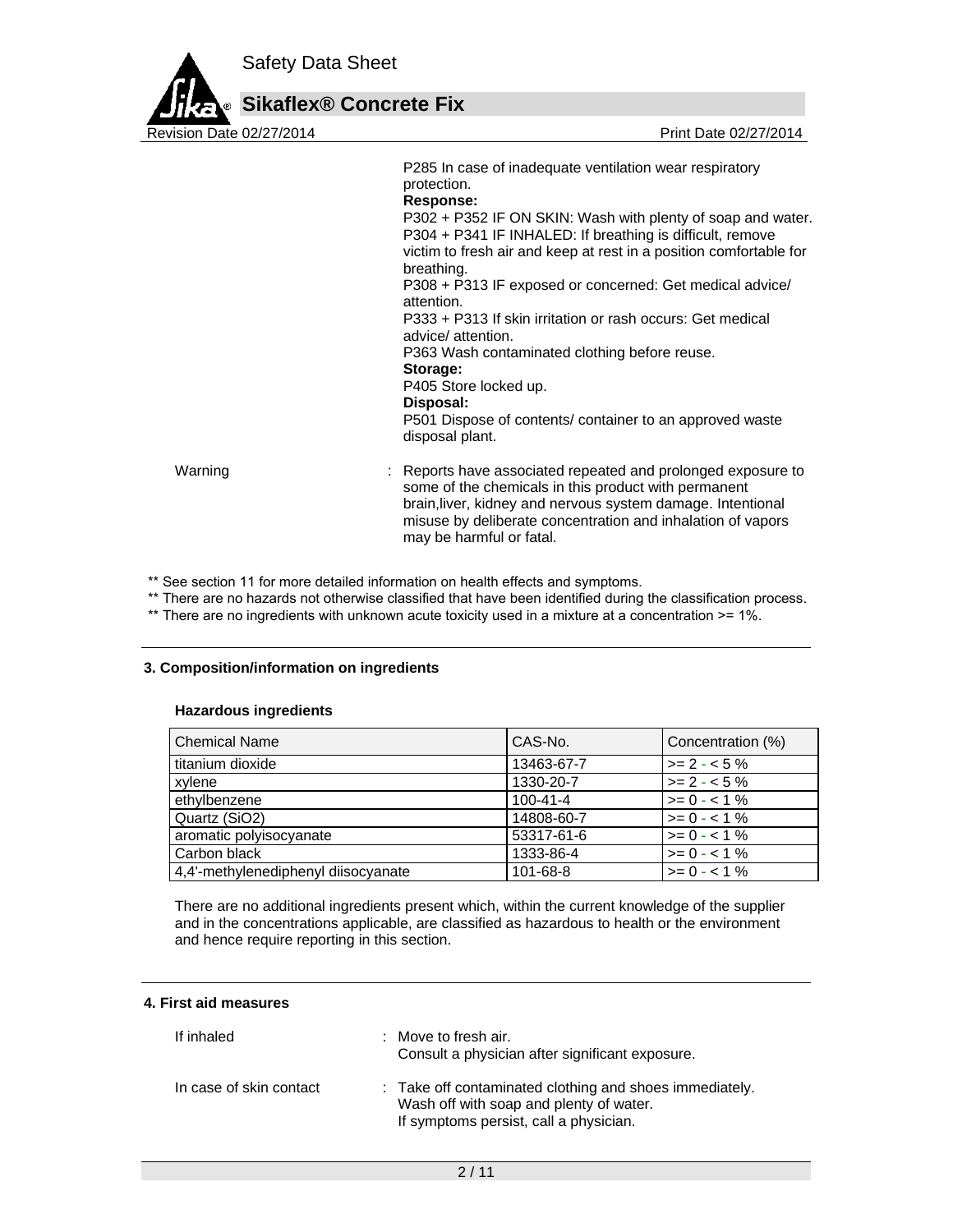

# **Sikaflex® Concrete Fix**

| Revision Date 02/27/2014                                          | Print Date 02/27/2014                                                                                                                                                                                                     |
|-------------------------------------------------------------------|---------------------------------------------------------------------------------------------------------------------------------------------------------------------------------------------------------------------------|
| In case of eye contact                                            | : Remove contact lenses.<br>Keep eye wide open while rinsing.<br>If eye irritation persists, consult a specialist.                                                                                                        |
| If swallowed                                                      | : Clean mouth with water and drink afterwards plenty of water.<br>Induce vomiting immediately and call a physician.<br>Do not give milk or alcoholic beverages.<br>Never give anything by mouth to an unconscious person. |
| Most important symptoms<br>and effects, both acute and<br>delayed | : Asthmatic appearance<br>Allergic reactions<br>See Section 11 for more detailed information on health effects<br>and symptoms.                                                                                           |
|                                                                   | sensitizing effects<br>carcinogenic effects                                                                                                                                                                               |
| Protection of first-aiders                                        | : Move out of dangerous area.<br>Consult a physician.<br>Show this material safety data sheet to the doctor in<br>attendance.                                                                                             |
| Notes to physician                                                | : Treat symptomatically.                                                                                                                                                                                                  |
|                                                                   |                                                                                                                                                                                                                           |

## **5. Fire-fighting measures**

| Suitable extinguishing media                      | : Use extinguishing measures that are appropriate to local<br>circumstances and the surrounding environment.                                                                                                                    |
|---------------------------------------------------|---------------------------------------------------------------------------------------------------------------------------------------------------------------------------------------------------------------------------------|
| Specific extinguishing<br>methods                 | : Collect contaminated fire extinguishing water separately. This<br>must not be discharged into drains.<br>Fire residues and contaminated fire extinguishing water must<br>be disposed of in accordance with local regulations. |
| Special protective equipment<br>for fire-fighters | : In the event of fire, wear self-contained breathing apparatus.                                                                                                                                                                |

## **6. Accidental release measures**

| Personal precautions,<br>protective equipment and<br>emergency procedures | : Use personal protective equipment.<br>Deny access to unprotected persons.                                                                                                                                                                     |
|---------------------------------------------------------------------------|-------------------------------------------------------------------------------------------------------------------------------------------------------------------------------------------------------------------------------------------------|
| Environmental precautions                                                 | : Do not flush into surface water or sanitary sewer system.<br>If the product contaminates rivers and lakes or drains inform<br>respective authorities.<br>Local authorities should be advised if significant spillages<br>cannot be contained. |
| Methods and materials for<br>containment and cleaning up                  | : Soak up with inert absorbent material (e.g. sand, silica gel,<br>acid binder, universal binder, sawdust).<br>Keep in suitable, closed containers for disposal.                                                                                |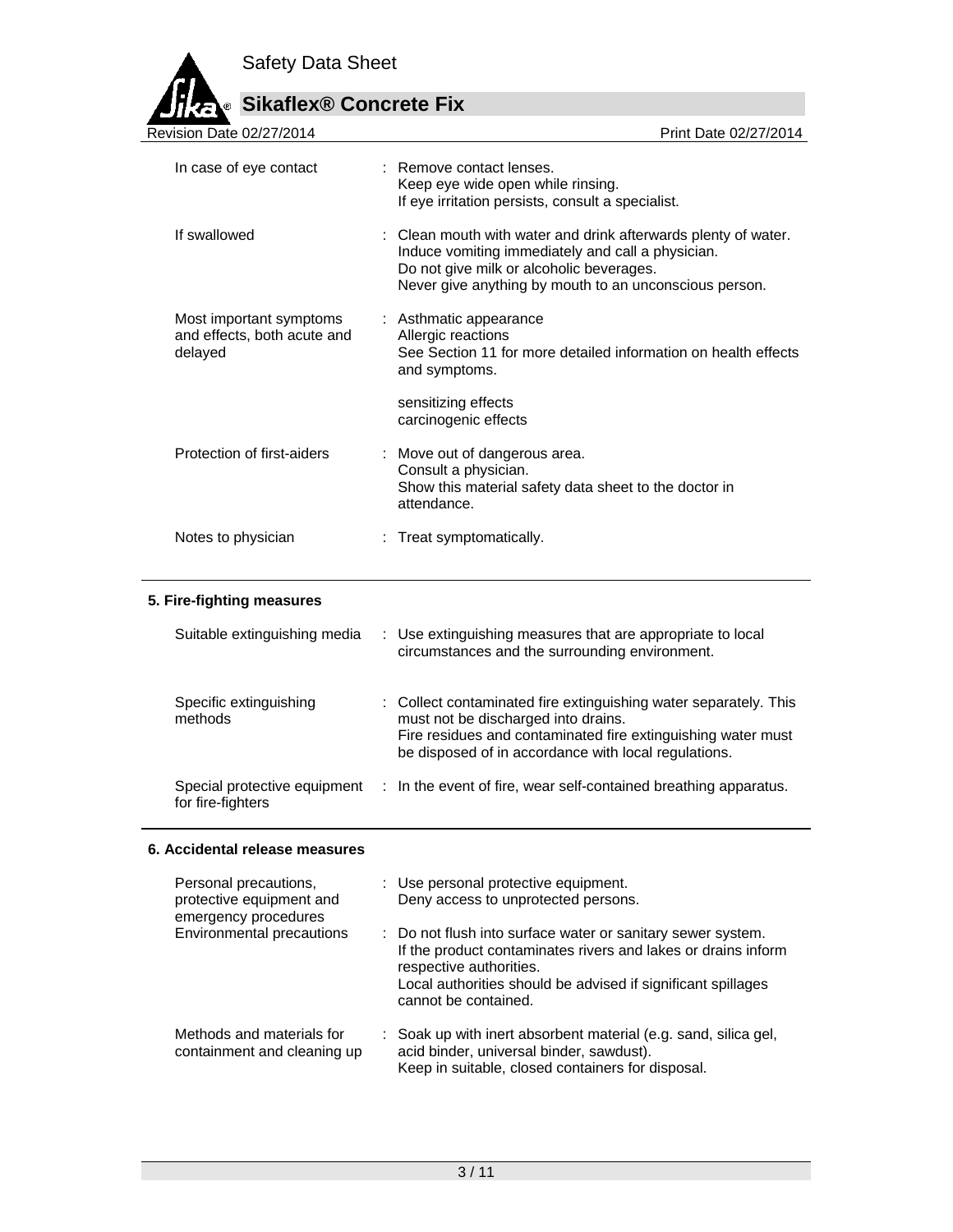# **Sikaflex® Concrete Fix**

Revision Date 02/27/2014

## **7. Handling and storage**

| Advice on safe handling     | : Do not breathe vapors or spray mist.<br>Avoid exceeding the given occupational exposure limits (see<br>section 8).<br>Do not get in eyes, on skin, or on clothing.<br>For personal protection see section 8.<br>Persons with a history of skin sensitization problems or<br>asthma, allergies, chronic or recurrent respiratory disease<br>should not be employed in any process in which this mixture is<br>being used.<br>Smoking, eating and drinking should be prohibited in the<br>application area.<br>Follow standard hygiene measures when handling chemical<br>products. |
|-----------------------------|-------------------------------------------------------------------------------------------------------------------------------------------------------------------------------------------------------------------------------------------------------------------------------------------------------------------------------------------------------------------------------------------------------------------------------------------------------------------------------------------------------------------------------------------------------------------------------------|
| Conditions for safe storage | : Prevent unauthorized access.<br>Store in original container.<br>Keep container tightly closed in a dry and well-ventilated<br>place.<br>Observe label precautions.<br>Store in accordance with local regulations.                                                                                                                                                                                                                                                                                                                                                                 |
| Materials to avoid          | : no data available                                                                                                                                                                                                                                                                                                                                                                                                                                                                                                                                                                 |

#### **8. Exposure controls/personal protection**

| <b>Component</b> | CAS-No.                 | Basis **       | Value       | Exposure limit(s)* /<br>Form of exposure |
|------------------|-------------------------|----------------|-------------|------------------------------------------|
| xylene           | $\overline{1330}$ -20-7 | <b>ACGIH</b>   | <b>TWA</b>  | 100 ppm                                  |
|                  |                         | <b>ACGIH</b>   | <b>STEL</b> | 150 ppm                                  |
|                  |                         | OSHA Z-1       | <b>TWA</b>  | 100 ppm<br>435 mg/m3                     |
|                  |                         | OSHA P0        | <b>TWA</b>  | 100 ppm<br>435 mg/m3                     |
|                  |                         | <b>OSHA PO</b> | <b>STEL</b> | $\overline{150}$ ppm<br>655 mg/m3        |
| ethylbenzene     | $100 - 41 - 4$          | <b>ACGIH</b>   | <b>TWA</b>  | 100 ppm                                  |
|                  |                         | <b>ACGIH</b>   | <b>STEL</b> | 125 ppm                                  |
|                  |                         | OSHA Z-1       | <b>TWA</b>  | $100$ ppm<br>435 mg/m3                   |
|                  |                         | OSHA P0        | <b>TWA</b>  | 100 ppm<br>435 mg/m3                     |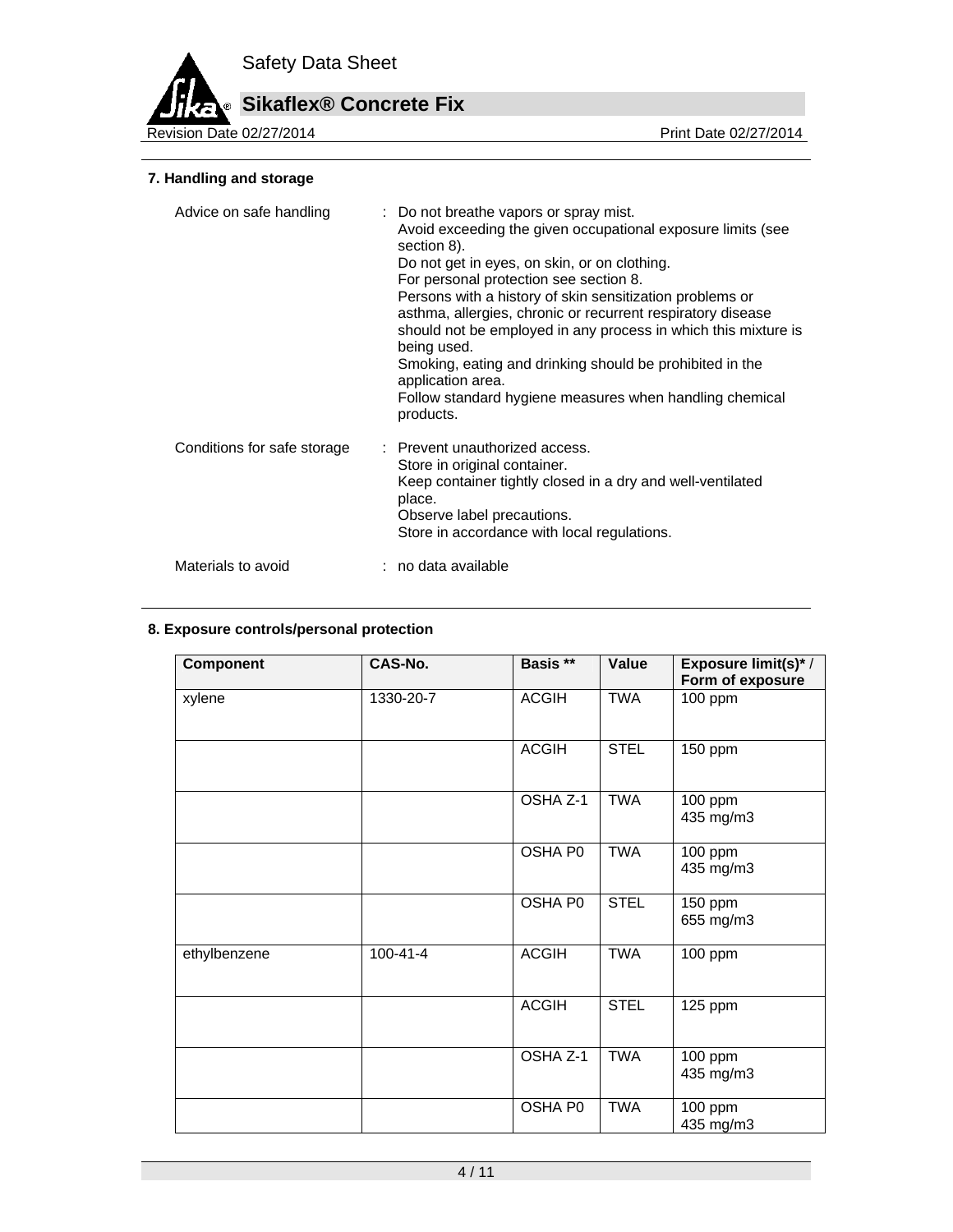

Revision Date 02/27/2014 **Revision Date 02/27/2014** 

|  | OSHA P0 | <b>STEL</b> | 125 ppm<br>545 mg/m3 |
|--|---------|-------------|----------------------|
|  |         |             |                      |
|  |         |             |                      |

\*The above mentioned values are in accordance with the legislation in effect at the date of the release of this safety data sheet.

## \*\***Basis**

ACGIH. Threshold Limit Values (TLV) OSHA P0. Table Z-1, Limit for Air Contaminat (1989 Vacated Values) OSHA P1. Permissible Exposure Limits (PEL), Table Z-1, Limit for Air Contaminant OSHA P2. Permissible Exposure Limits (PEL), Table Z-2 OSHA Z3. Table Z-3, Mineral Dust

**Engineering measures** : Use of adequate ventilation should be sufficient to control worker exposure to airborne contaminants. If the use of this product generates dust, fumes, gas, vapor or mist, use process enclosures, local exhaust ventilation or other engineering controls to keep worker exposure below any recommended or statutory limits.

#### **Personal protective equipment**

| Respiratory protection   | : Use a properly fitted NIOSH approved air-purifying or air-fed<br>respirator complying with an approved standard if a risk<br>assessment indicates this is necessary.                                                                                                             |
|--------------------------|------------------------------------------------------------------------------------------------------------------------------------------------------------------------------------------------------------------------------------------------------------------------------------|
|                          | The filter class for the respirator must be suitable for the<br>maximum expected contaminant concentration<br>(gas/vapor/aerosol/particulates) that may arise when handling<br>the product. If this concentration is exceeded, self-contained<br>breathing apparatus must be used. |
| Hand protection          |                                                                                                                                                                                                                                                                                    |
| Remarks                  | : Chemical-resistant, impervious gloves complying with an<br>approved standard should be worn at all times when handling<br>chemical products if a risk assessment indicates this is<br>necessary.                                                                                 |
| Eye protection           | : Safety eyewear complying with an approved standard should<br>be used when a risk assessment indicates this is necessary.                                                                                                                                                         |
| Skin and body protection | : Choose body protection in relation to its type, to the<br>concentration and amount of dangerous substances, and to<br>the specific work-place.                                                                                                                                   |
| Hygiene measures         | : Avoid contact with skin, eyes and clothing.<br>Wash hands before breaks and immediately after handling the<br>product.<br>Remove contaminated clothing and protective equipment<br>before entering eating areas.<br>Wash thoroughly after handling.                              |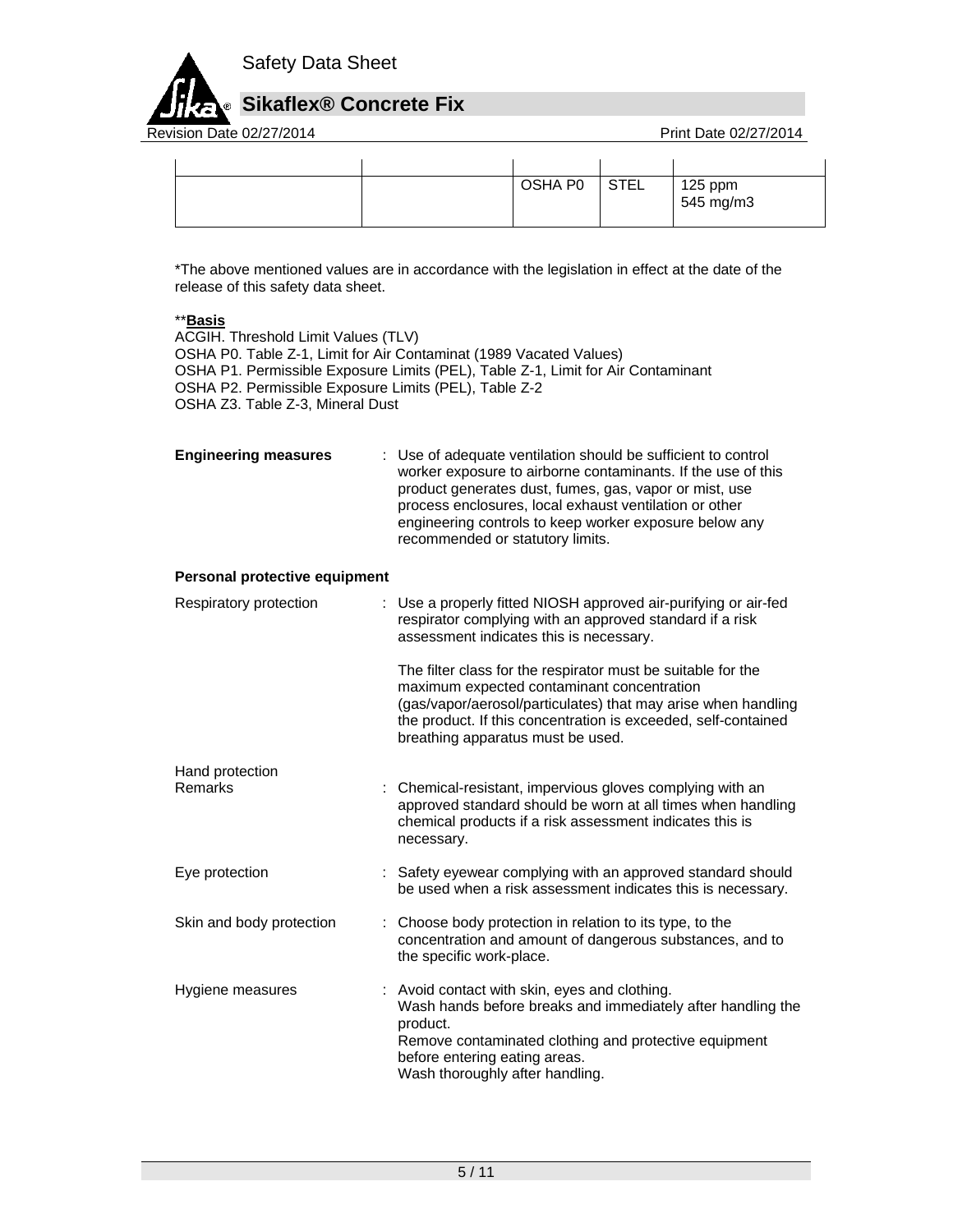

**Sikaflex® Concrete Fix**

Revision Date 02/27/2014

## **9. Physical and chemical properties**

| Appearance                                  |                | paste                                |
|---------------------------------------------|----------------|--------------------------------------|
| Color                                       | ÷              | various                              |
| Odor                                        | t.             | aromatic                             |
| <b>Odor Threshold</b>                       | ÷              | no data available                    |
| Flash point                                 | $\ddot{\cdot}$ | Note: not applicable                 |
| Ignition temperature                        | ÷              | not applicable                       |
| Decomposition temperature                   | ÷              | no data available                    |
| Lower explosion limit (Vol%)                | ÷.             | no data available                    |
| Upper explosion limit (Vol%)                | t.             | no data available                    |
| Flammability (solid, gas)                   | ÷              | no data available                    |
| Oxidizing properties                        | ÷              | no data available                    |
| Autoignition temperature                    | İ.             | no data available                    |
| рH                                          | ÷              | no data available                    |
| Melting point/range /<br>Freezing point     | ÷              | no data available                    |
| Boiling point/boiling range                 | ÷              | no data available                    |
| Vapor pressure                              | ÷              | no data available                    |
| Density                                     | ÷              | ca.1.4 g/cm3<br>at 68 °F (20 °C)     |
| Water solubility                            | ÷              | no data available                    |
| Partition coefficient: n-<br>octanol/water  | ÷              | no data available                    |
| Viscosity, dynamic                          | ÷              | no data available                    |
| Viscosity, kinematic                        | ÷              | ca.> 20.5 mm2/s<br>at 104 °F (40 °C) |
| Relative vapor density                      | ÷              | no data available                    |
| Evaporation rate                            | ÷              | no data available                    |
| <b>Burning rate</b>                         | ÷              | no data available                    |
| Volatile organic compounds<br>(VOC) content | ÷              | 40 g/l                               |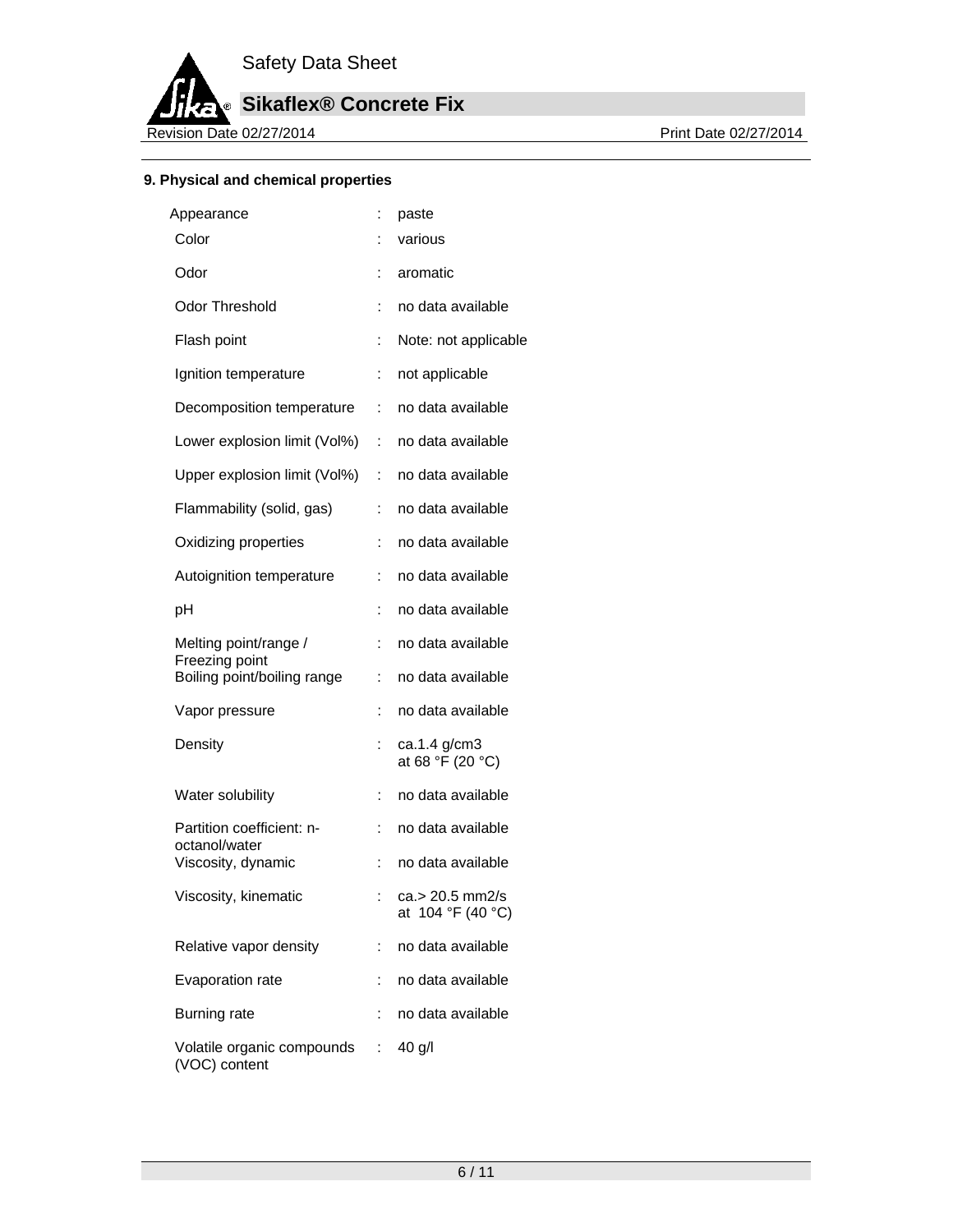

#### **10. Stability and reactivity**

| Reactivity                            | : No dangerous reaction known under conditions of normal use. |
|---------------------------------------|---------------------------------------------------------------|
| Chemical stability                    | : The product is chemically stable.                           |
| Possibility of hazardous<br>reactions | : Stable under recommended storage conditions.                |
| Conditions to avoid                   | : no data available                                           |
| Incompatible materials                | : no data available                                           |

#### **11. Toxicological information**

#### **Acute toxicity**

| <b>Product</b>                                   |                                  |
|--------------------------------------------------|----------------------------------|
| Acute oral toxicity                              | ∶no data available               |
| Acute inhalation toxicity                        | ∶no data available               |
| Acute dermal toxicity                            | ∶no data available               |
|                                                  |                                  |
| Ingredients:                                     |                                  |
| aromatic polyisocyanate :<br>Acute oral toxicity | : LD50 Oral rat: $>$ 5,000 mg/kg |
| Carbon black:<br>Acute oral toxicity             | : LD50 Oral rat: $> 8,000$ mg/kg |
| 4,4'-methylenediphenyl diisocyanate :            |                                  |

#### Acute inhalation toxicity : Acute toxicity estimate : 1.5 mg/l Test atmosphere: dust/mist Method: Expert judgment

#### **Skin corrosion/irritation**

## **Product**

no data available

#### **Serious eye damage/eye irritation**

#### **Product**

no data available

#### **Respiratory or skin sensitization**

#### **Product**

May cause an allergic skin reaction.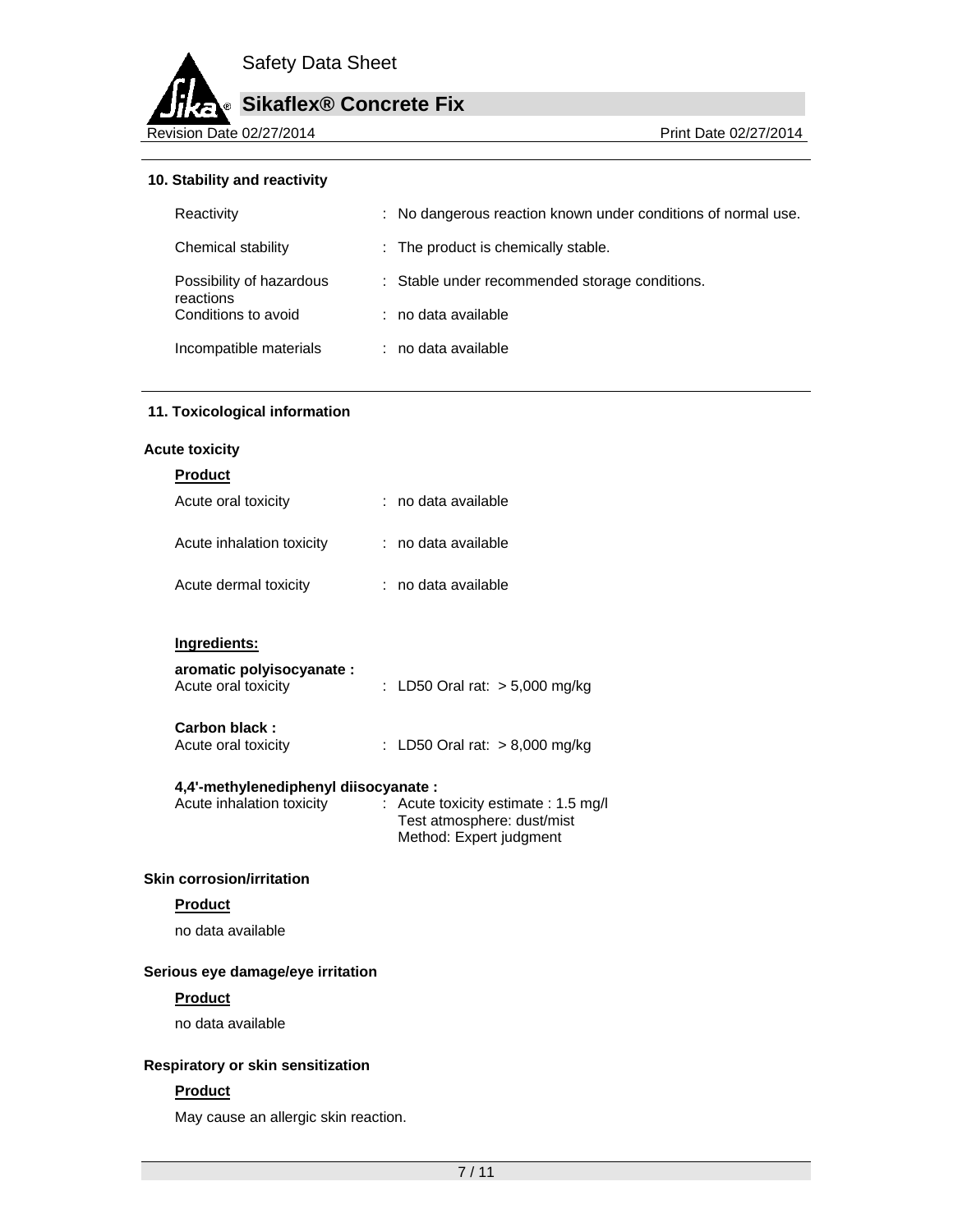

May cause allergy or asthma symptoms or breathing difficulties if inhaled.

|                                                  | May cause allergy or asthma symptoms or breathing difficulties if inhaled. |                             |
|--------------------------------------------------|----------------------------------------------------------------------------|-----------------------------|
| <b>Germ cell mutagenicity</b>                    |                                                                            |                             |
| <b>Product</b>                                   |                                                                            |                             |
| Mutagenicity                                     | : no data available                                                        |                             |
| Carcinogenicity                                  |                                                                            |                             |
| <b>Product</b>                                   |                                                                            |                             |
| Carcinogenicity                                  | May cause cancer.                                                          |                             |
| <b>IARC</b>                                      | Group 2B: Possibly carcinogenic to humans                                  |                             |
|                                                  | titanium dioxide                                                           | 13463-67-7                  |
|                                                  | ethylbenzene<br>Carbon black                                               | $100 - 41 - 4$<br>1333-86-4 |
|                                                  | Group 1: Carcinogenic to humans                                            |                             |
|                                                  | Quartz (SiO2)                                                              | 14808-60-7                  |
| <b>NTP</b>                                       | Known to be human carcinogen                                               |                             |
|                                                  | Quartz (SiO2)                                                              | 14808-60-7                  |
| <b>Reproductive Toxicity/Fertility</b>           |                                                                            |                             |
| <b>Product</b>                                   |                                                                            |                             |
| Reproductive toxicity                            | : no data available                                                        |                             |
| Reproductive Toxicity/Development/Teratogenicity |                                                                            |                             |
| <b>Product</b>                                   |                                                                            |                             |
| Teratogenicity                                   | no data available<br>t.                                                    |                             |

#### **STOT-single exposure**

#### **Product**

Assessment: no data available

#### **STOT-repeated exposure**

Reports have associated repeated and prolonged exposure to some of the chemicals in this product with permanent brain,liver, kidney and nervous system damage. Intentional misuse by deliberate concentration and inhalation of vapors may be harmful or fatal.

Once sensitized, a severe allergic reaction may occur when subsequently exposed to very low levels.

#### **Product**

Assessment: no data available

#### **Aspiration toxicity**

#### **Product**

no data available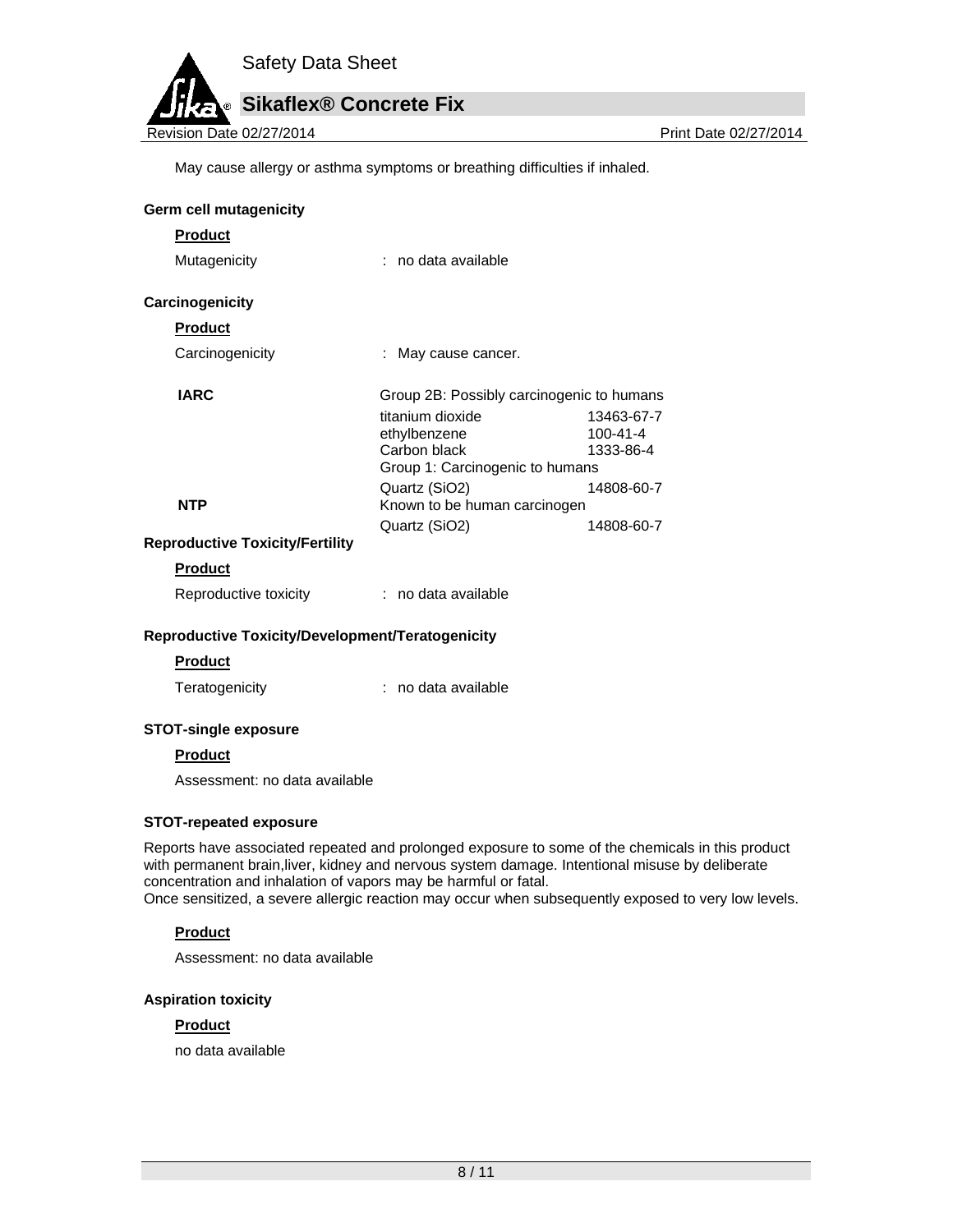# **Sikaflex® Concrete Fix**

Revision Date 02/27/2014

#### **12. Ecological information**

| Other information |           | Do not empty into drains; dispose of this material and its<br>container in a safe way.<br>Avoid dispersal of spilled material and runoff and contact<br>with soil, waterways, drains and sewers. |
|-------------------|-----------|--------------------------------------------------------------------------------------------------------------------------------------------------------------------------------------------------|
| Component:        |           |                                                                                                                                                                                                  |
| Carbon black      | 1333-86-4 | Toxicity to fish:<br>LC50<br>Species: Brachydanio rerio (zebrafish)<br>Dose: $> 1,000$ mg/l<br>Exposure time: 96 h                                                                               |

#### **13. Disposal considerations**

| Disposal methods       |                                                                                                                                                                                                                               |
|------------------------|-------------------------------------------------------------------------------------------------------------------------------------------------------------------------------------------------------------------------------|
| Waste from residues    | : Disposal of this product, solutions and any by-products should<br>at all times comply with the requirements of environmental<br>protection and waste disposal legislation and any regional<br>local authority requirements. |
| Contaminated packaging | : Empty containers should be taken to an approved waste<br>handling site for recycling or disposal.                                                                                                                           |

#### **14. Transport information**

**DOT**  Not dangerous goods **IATA**  Not dangerous goods **IMDG**  Not dangerous goods

**Special precautions for user** no data available

**Transport in bulk according to Annex II of MARPOL 73/78 and the IBC Code**  not applicable

#### **15. Regulatory information**

**TSCA list** : All chemical substances in this product are either listed on the TSCA Inventory or are in compliance with a TSCA Inventory exemption.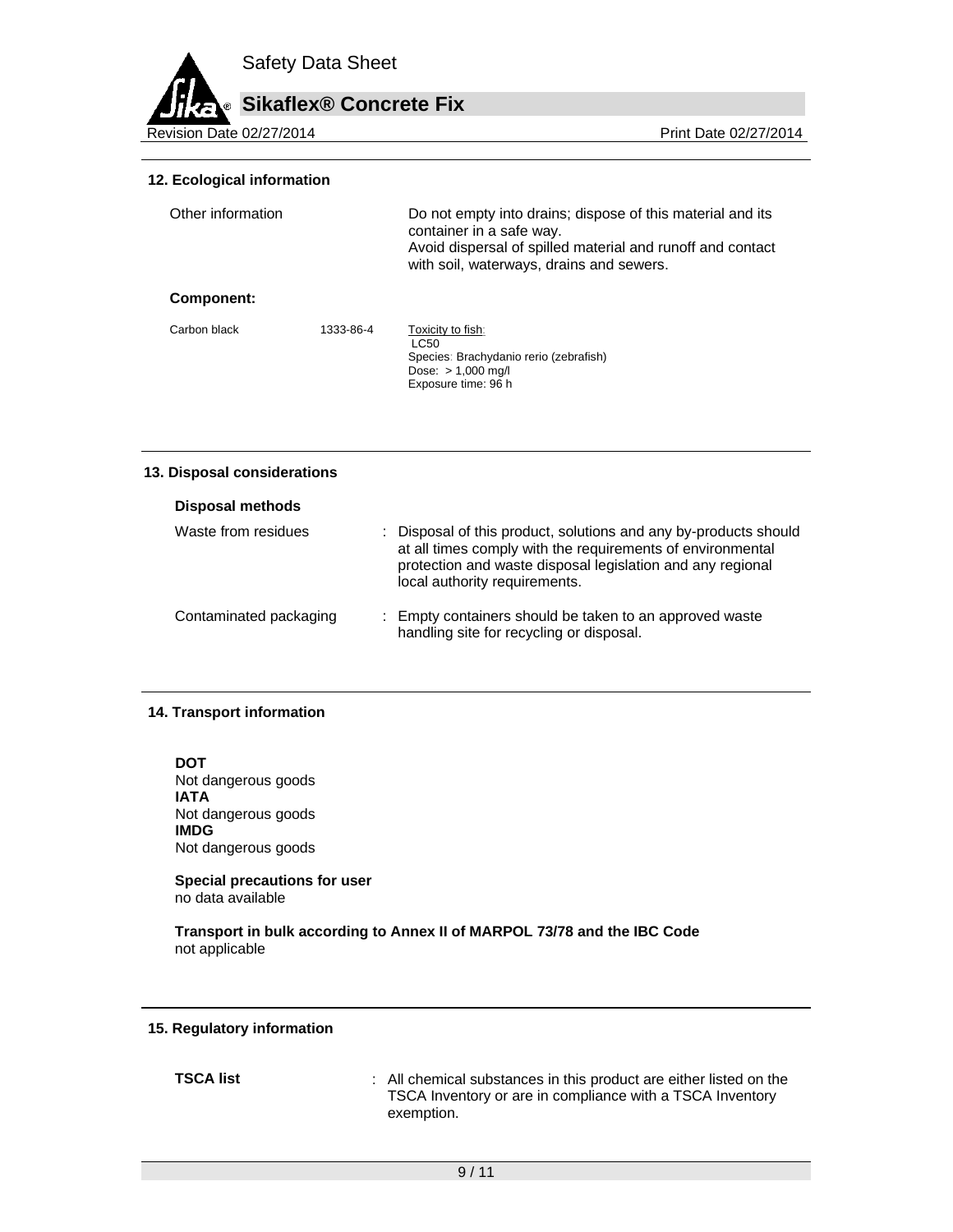

#### **EPCRA - Emergency Planning and Community Right-to-Know**

#### **CERCLA Reportable Quantity**

This material does not contain any components with a CERCLA RQ.

## **SARA304 Reportable Quantity**

This material does not contain any components with a section 304 EHS RQ.

| SARA 311/312 Hazards                                                                                                                                            | : Chronic Health Hazard<br>Acute Health Hazard                                                          |                                                                                                                                                                             |        |
|-----------------------------------------------------------------------------------------------------------------------------------------------------------------|---------------------------------------------------------------------------------------------------------|-----------------------------------------------------------------------------------------------------------------------------------------------------------------------------|--------|
| <b>SARA 302</b>                                                                                                                                                 | : SARA 302: No chemicals in this material are subject to the                                            | reporting requirements of SARA Title III, Section 302.                                                                                                                      |        |
| <b>SARA 313</b>                                                                                                                                                 | The following components are subject to reporting levels<br>established by SARA Title III, Section 313: |                                                                                                                                                                             |        |
|                                                                                                                                                                 | xylene                                                                                                  | 1330-20-7                                                                                                                                                                   | 2.60 % |
|                                                                                                                                                                 | ethylbenzene                                                                                            | 100-41-4                                                                                                                                                                    | 0.75%  |
|                                                                                                                                                                 | established by SARA Title III, Section 313:                                                             | The following components are subject to reporting levels                                                                                                                    |        |
|                                                                                                                                                                 | xylene                                                                                                  | 1330-20-7                                                                                                                                                                   | 2.60 % |
|                                                                                                                                                                 | ethylbenzene                                                                                            | 100-41-4                                                                                                                                                                    | 0.75%  |
| <b>Clean Air Act</b>                                                                                                                                            |                                                                                                         |                                                                                                                                                                             |        |
| <b>Ozone-Depletion</b><br><b>Potential</b>                                                                                                                      |                                                                                                         | This product neither contains, nor was manufactured with a<br>Class I or Class II ODS as defined by the U.S. Clean Air Act<br>Section 602 (40 CFR 82, Subpt. A, App.A + B). |        |
| The following chemical(s) are listed as HAP under the U.S. Clean Air Act, Section 12 (40 CFR<br>$61$ :                                                          |                                                                                                         |                                                                                                                                                                             |        |
|                                                                                                                                                                 | xylene                                                                                                  | 1330-20-7                                                                                                                                                                   | 2.60 % |
|                                                                                                                                                                 | ethylbenzene                                                                                            | 100-41-4                                                                                                                                                                    | 0.75%  |
| This product does not contain any chemicals listed under the U.S. Clean Air Act Section 112(r) for<br>Accidental Release Prevention (40 CFR 68.130, Subpart F). |                                                                                                         |                                                                                                                                                                             |        |
| <b>California Prop 65</b>                                                                                                                                       | State of California to cause cancer.                                                                    | WARNING! This product contains a chemical known in the<br>WARNING: This product contains a chemical known in the                                                            |        |
|                                                                                                                                                                 | harm.                                                                                                   | State of California to cause birth defects or other reproductive                                                                                                            |        |

#### **16. Other information**

**HMIS Classification** 

| <b>Health</b>          |  |
|------------------------|--|
| <b>Flammability</b>    |  |
| <b>Physical Hazard</b> |  |
|                        |  |